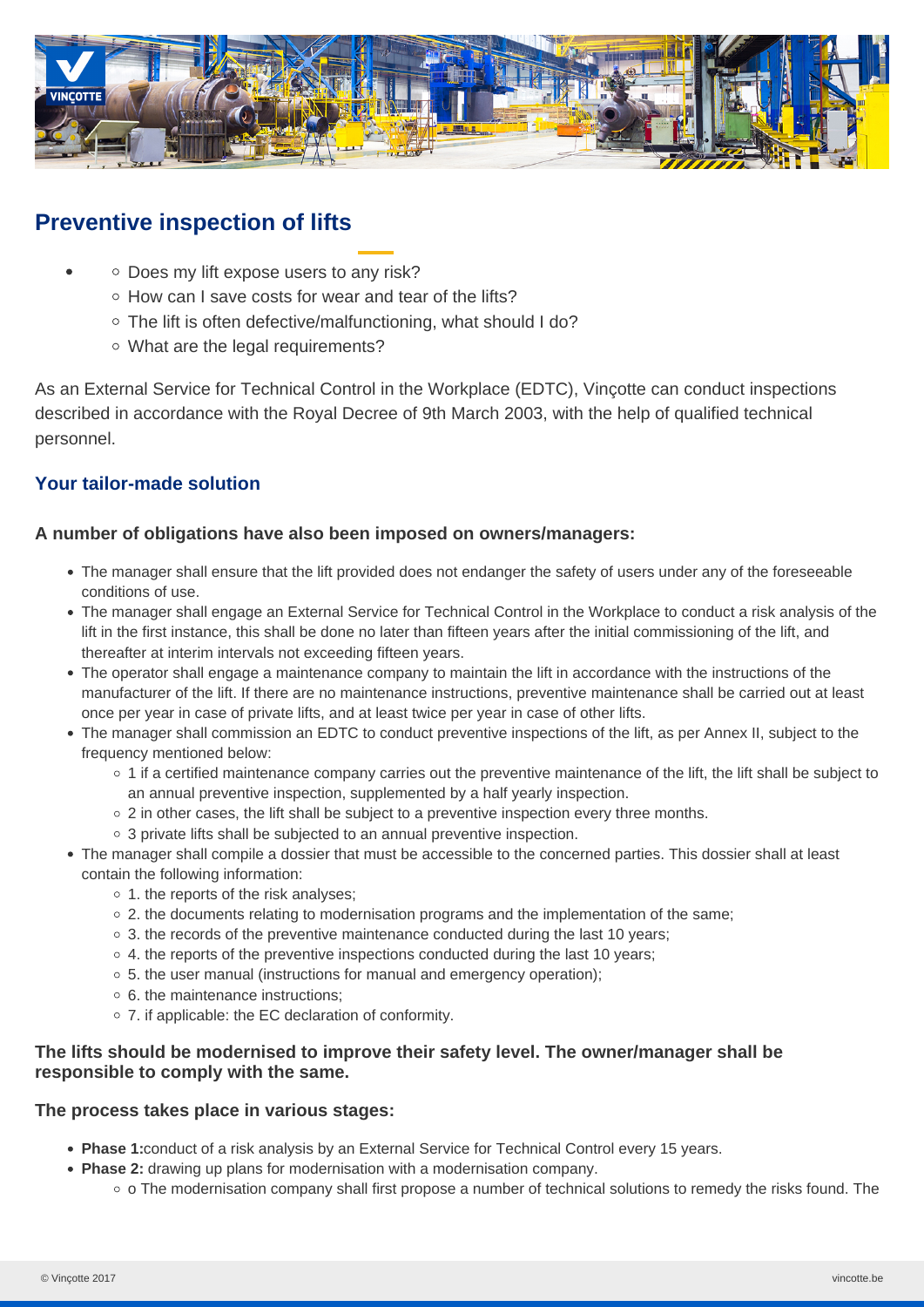modernisation company shall specify the price and the advantages and disadvantages of the proposed solutions.

- **Phase 3:**implementation of the planned modernisation operations.
	- $\circ$  In case of lifts with a certificate of regularisation from an EDTC, no later than within three years after conducting the risk analysis.
	- In case of lifts commissioned after 10th May 1998, no later than within three years after conducting the risk analysis.
	- In case of lifts commissioned between 1st January 1984 and 10th May 1998, no later than 31st December 2014.
	- In case of lifts commissioned between 1st January 1958 and 31st March 1984, no later than 31st December 2016.
	- o In case of lifts commissioned before 1st January 1958, no later than 31st December 2022.
- **Phase 4:** commissioning an External Service for Technical Control to inspect a part (article 4§2) /the entirety of (article 5§4) the modernisation work.
	- $\circ$  The manager shall have the modernisation work inspected by the EDTC that conducted the risk analysis. This service shall issue a regularisation certificate to the manager.

#### **Don't make the mistake of thinking that your installation is not dangerous because you have not had any accidents (so far)!**

## **Falling into the lift shaft:**

A blind person fell four floors down the lift shaft: the hinge door was not locked.

#### **Risk that the cage could entrap a technician:**

 $\bullet$  $\circ$ A technician was entrapped between the cage of the lift and the shaft ceiling: the emergency stop was not working.

#### **Risk of falling on the floors:**

 $\circ$ An elderly person broke his hip while leaving the lift - wrong adjustment of the level, inadequate lighting, no warning in the cage about possible level difference.

### **Your result**

More accidents take place with lifts than people generally imagine. Apart from complying with the regulations, due diligence requirements relating to the safety and management aspects can be fulfilled through preventive inspections. They also protect the owner in case of legal consequences if any.

#### **Please note**

#### **Royal Decree of 9th March 2003 relating to the safety of lifts.**

#### **Modification(s):**

Royal Decree of 17-03-2005, published in the Official Gazette on 05-04-2005 Royal Decree of 13-05-2005, published in the Official Gazette on 30-05-2005 Royal Decree of 10-12-2012, published in the Official Gazette on 19-12-2012

#### **The Royal Decree is applicable to:**

- $\circ$  Existing and new lifts:
	- $\circ$  Lifts within working environments
	- Lifts within residential environments
	- Lifts within private environments

#### **Exceptions:**

 $\bullet$ 

Passenger lifts at construction sites, cableways, mine lifts, rack railways, stairlifts, lifts not exceeding a speed of  $\lambda$ 0.15 m/s, etc.